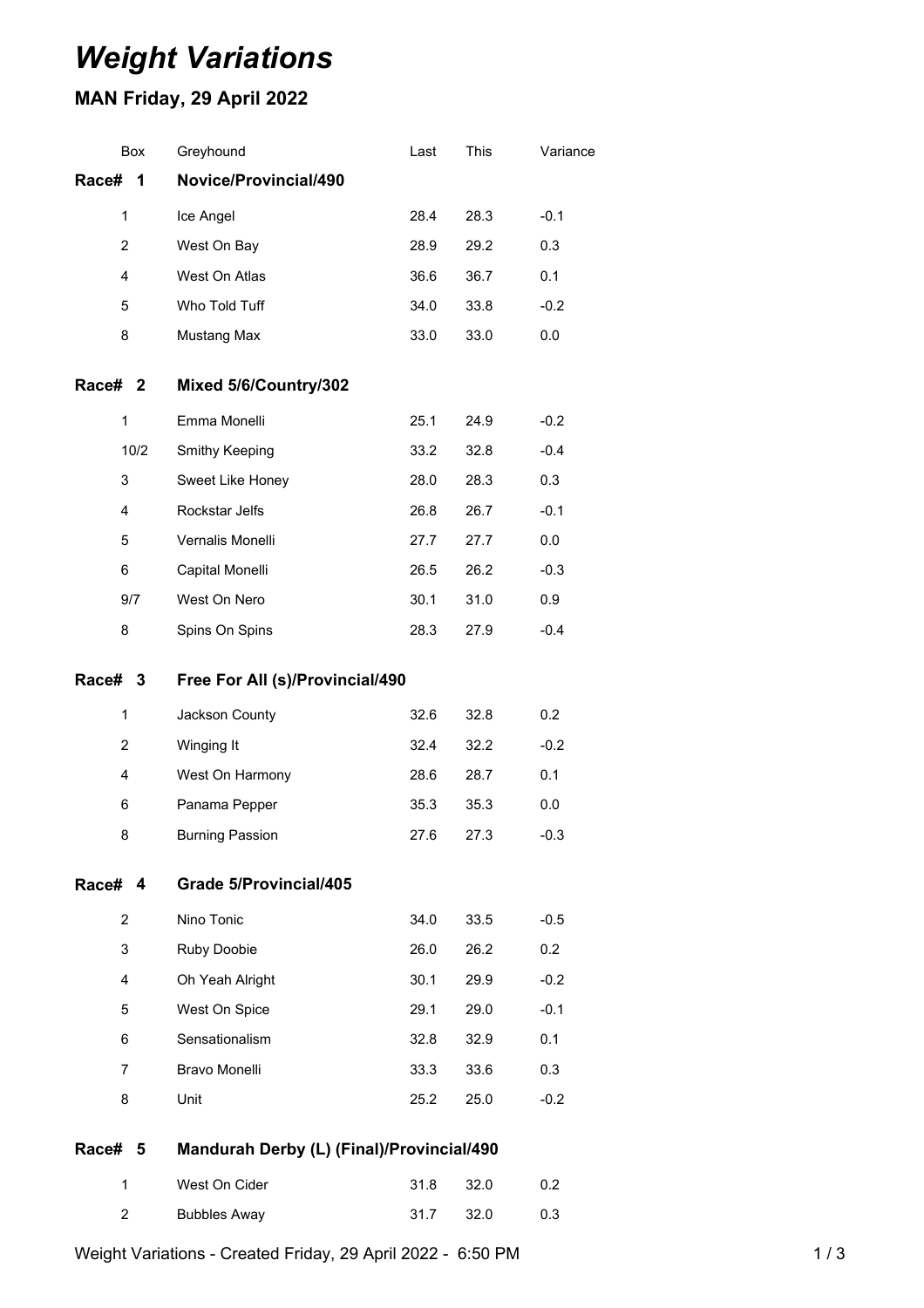## **MAN Friday, 29 April 2022**

| West On Finn<br>3<br>30.3<br>30.3<br>0.0<br>4<br>Mick Flash<br>31.7<br>0.0<br>31.7<br>5<br>Roll With It<br>35.0<br>0.1<br>34.9<br>6<br>Stone Cold Augie<br>30.4<br>30.2<br>$-0.2$<br><b>Block Chain</b><br>31.4<br>31.2<br>$-0.2$<br>7<br>8<br>31.8<br>32.0<br>0.2<br><b>Bragger Deen</b><br>Mandurah Oaks (L) (Heat)/Provincial/490 (1)<br>Race#<br>6<br>Sunset Daphne<br>$\mathbf{1}$<br>26.0<br>26.0<br>0.0<br>2<br>My Dad's Augie<br>28.5<br>$-0.1$<br>28.6<br>3<br>Aerodynamic Girl<br>25.9<br>26.0<br>0.1<br>4<br>Browse Them Mini<br>25.4<br>24.5<br>$-0.9$<br>West On Sadie<br>27.7<br>0.0<br>5<br>27.7<br>Little Miss Ava<br>30.1<br>30.0<br>$-0.1$<br>6<br>Karen<br>29.1<br>$-0.8$<br>7<br>29.9<br>8<br>Incredible Pinto<br>25.3<br>25.2<br>$-0.1$<br>Mandurah Oaks (L) (Heat)/Provincial/490 (2)<br>Race# 7<br>1<br>Debbie Keeping<br>27.4<br>27.1<br>$-0.3$<br>$\overline{2}$<br>West On Bronte<br>26.9<br>$-0.1$<br>27.0<br>3<br>Danni's Gem<br>29.9<br>29.3<br>0.6<br>Safari Train<br>4<br>26.7<br>26.5<br>$-0.2$<br>27.5<br>27.4<br>$-0.1$<br>5<br><b>Bionic Polly</b><br>6<br>25.0<br>25.4<br>Nova Nugget<br>0.4<br>West On Fizz<br>24.7<br>24.7<br>0.0<br>7<br>8<br>I'M A Tiger<br>26.1<br>25.8<br>$-0.3$<br>Mandurah Oaks (L) (Heat)/Provincial/490 (3)<br>Race# 8<br>West On Cup<br>$\overline{2}$<br>28.2<br>28.1<br>$-0.1$<br>3<br>Abby Keeping<br>26.8<br>26.4<br>$-0.4$<br>4<br>Georgia Flash<br>28.4<br>28.1<br>$-0.3$<br>Smooth Move<br>26.0<br>$-0.1$<br>5<br>25.9<br>Lilly Can Browse<br>6<br>24.3<br>23.9<br>$-0.4$<br>Alaska's Girl<br>0.0<br>7<br>27.7<br>27.7<br>8<br><b>Sunset Daisy</b><br>26.3<br>26.2<br>$-0.1$<br>Mixed 4/5/Provincial/405<br>Race#<br>9 | Box | Greyhound | Last | This | Variance |
|----------------------------------------------------------------------------------------------------------------------------------------------------------------------------------------------------------------------------------------------------------------------------------------------------------------------------------------------------------------------------------------------------------------------------------------------------------------------------------------------------------------------------------------------------------------------------------------------------------------------------------------------------------------------------------------------------------------------------------------------------------------------------------------------------------------------------------------------------------------------------------------------------------------------------------------------------------------------------------------------------------------------------------------------------------------------------------------------------------------------------------------------------------------------------------------------------------------------------------------------------------------------------------------------------------------------------------------------------------------------------------------------------------------------------------------------------------------------------------------------------------------------------------------------------------------------------------------------------------------------------------------------------------------------------------------------|-----|-----------|------|------|----------|
|                                                                                                                                                                                                                                                                                                                                                                                                                                                                                                                                                                                                                                                                                                                                                                                                                                                                                                                                                                                                                                                                                                                                                                                                                                                                                                                                                                                                                                                                                                                                                                                                                                                                                              |     |           |      |      |          |
|                                                                                                                                                                                                                                                                                                                                                                                                                                                                                                                                                                                                                                                                                                                                                                                                                                                                                                                                                                                                                                                                                                                                                                                                                                                                                                                                                                                                                                                                                                                                                                                                                                                                                              |     |           |      |      |          |
|                                                                                                                                                                                                                                                                                                                                                                                                                                                                                                                                                                                                                                                                                                                                                                                                                                                                                                                                                                                                                                                                                                                                                                                                                                                                                                                                                                                                                                                                                                                                                                                                                                                                                              |     |           |      |      |          |
|                                                                                                                                                                                                                                                                                                                                                                                                                                                                                                                                                                                                                                                                                                                                                                                                                                                                                                                                                                                                                                                                                                                                                                                                                                                                                                                                                                                                                                                                                                                                                                                                                                                                                              |     |           |      |      |          |
|                                                                                                                                                                                                                                                                                                                                                                                                                                                                                                                                                                                                                                                                                                                                                                                                                                                                                                                                                                                                                                                                                                                                                                                                                                                                                                                                                                                                                                                                                                                                                                                                                                                                                              |     |           |      |      |          |
|                                                                                                                                                                                                                                                                                                                                                                                                                                                                                                                                                                                                                                                                                                                                                                                                                                                                                                                                                                                                                                                                                                                                                                                                                                                                                                                                                                                                                                                                                                                                                                                                                                                                                              |     |           |      |      |          |
|                                                                                                                                                                                                                                                                                                                                                                                                                                                                                                                                                                                                                                                                                                                                                                                                                                                                                                                                                                                                                                                                                                                                                                                                                                                                                                                                                                                                                                                                                                                                                                                                                                                                                              |     |           |      |      |          |
|                                                                                                                                                                                                                                                                                                                                                                                                                                                                                                                                                                                                                                                                                                                                                                                                                                                                                                                                                                                                                                                                                                                                                                                                                                                                                                                                                                                                                                                                                                                                                                                                                                                                                              |     |           |      |      |          |
|                                                                                                                                                                                                                                                                                                                                                                                                                                                                                                                                                                                                                                                                                                                                                                                                                                                                                                                                                                                                                                                                                                                                                                                                                                                                                                                                                                                                                                                                                                                                                                                                                                                                                              |     |           |      |      |          |
|                                                                                                                                                                                                                                                                                                                                                                                                                                                                                                                                                                                                                                                                                                                                                                                                                                                                                                                                                                                                                                                                                                                                                                                                                                                                                                                                                                                                                                                                                                                                                                                                                                                                                              |     |           |      |      |          |
|                                                                                                                                                                                                                                                                                                                                                                                                                                                                                                                                                                                                                                                                                                                                                                                                                                                                                                                                                                                                                                                                                                                                                                                                                                                                                                                                                                                                                                                                                                                                                                                                                                                                                              |     |           |      |      |          |
|                                                                                                                                                                                                                                                                                                                                                                                                                                                                                                                                                                                                                                                                                                                                                                                                                                                                                                                                                                                                                                                                                                                                                                                                                                                                                                                                                                                                                                                                                                                                                                                                                                                                                              |     |           |      |      |          |
|                                                                                                                                                                                                                                                                                                                                                                                                                                                                                                                                                                                                                                                                                                                                                                                                                                                                                                                                                                                                                                                                                                                                                                                                                                                                                                                                                                                                                                                                                                                                                                                                                                                                                              |     |           |      |      |          |
|                                                                                                                                                                                                                                                                                                                                                                                                                                                                                                                                                                                                                                                                                                                                                                                                                                                                                                                                                                                                                                                                                                                                                                                                                                                                                                                                                                                                                                                                                                                                                                                                                                                                                              |     |           |      |      |          |
|                                                                                                                                                                                                                                                                                                                                                                                                                                                                                                                                                                                                                                                                                                                                                                                                                                                                                                                                                                                                                                                                                                                                                                                                                                                                                                                                                                                                                                                                                                                                                                                                                                                                                              |     |           |      |      |          |
|                                                                                                                                                                                                                                                                                                                                                                                                                                                                                                                                                                                                                                                                                                                                                                                                                                                                                                                                                                                                                                                                                                                                                                                                                                                                                                                                                                                                                                                                                                                                                                                                                                                                                              |     |           |      |      |          |
|                                                                                                                                                                                                                                                                                                                                                                                                                                                                                                                                                                                                                                                                                                                                                                                                                                                                                                                                                                                                                                                                                                                                                                                                                                                                                                                                                                                                                                                                                                                                                                                                                                                                                              |     |           |      |      |          |
|                                                                                                                                                                                                                                                                                                                                                                                                                                                                                                                                                                                                                                                                                                                                                                                                                                                                                                                                                                                                                                                                                                                                                                                                                                                                                                                                                                                                                                                                                                                                                                                                                                                                                              |     |           |      |      |          |
|                                                                                                                                                                                                                                                                                                                                                                                                                                                                                                                                                                                                                                                                                                                                                                                                                                                                                                                                                                                                                                                                                                                                                                                                                                                                                                                                                                                                                                                                                                                                                                                                                                                                                              |     |           |      |      |          |
|                                                                                                                                                                                                                                                                                                                                                                                                                                                                                                                                                                                                                                                                                                                                                                                                                                                                                                                                                                                                                                                                                                                                                                                                                                                                                                                                                                                                                                                                                                                                                                                                                                                                                              |     |           |      |      |          |
|                                                                                                                                                                                                                                                                                                                                                                                                                                                                                                                                                                                                                                                                                                                                                                                                                                                                                                                                                                                                                                                                                                                                                                                                                                                                                                                                                                                                                                                                                                                                                                                                                                                                                              |     |           |      |      |          |
|                                                                                                                                                                                                                                                                                                                                                                                                                                                                                                                                                                                                                                                                                                                                                                                                                                                                                                                                                                                                                                                                                                                                                                                                                                                                                                                                                                                                                                                                                                                                                                                                                                                                                              |     |           |      |      |          |
|                                                                                                                                                                                                                                                                                                                                                                                                                                                                                                                                                                                                                                                                                                                                                                                                                                                                                                                                                                                                                                                                                                                                                                                                                                                                                                                                                                                                                                                                                                                                                                                                                                                                                              |     |           |      |      |          |
|                                                                                                                                                                                                                                                                                                                                                                                                                                                                                                                                                                                                                                                                                                                                                                                                                                                                                                                                                                                                                                                                                                                                                                                                                                                                                                                                                                                                                                                                                                                                                                                                                                                                                              |     |           |      |      |          |
|                                                                                                                                                                                                                                                                                                                                                                                                                                                                                                                                                                                                                                                                                                                                                                                                                                                                                                                                                                                                                                                                                                                                                                                                                                                                                                                                                                                                                                                                                                                                                                                                                                                                                              |     |           |      |      |          |
|                                                                                                                                                                                                                                                                                                                                                                                                                                                                                                                                                                                                                                                                                                                                                                                                                                                                                                                                                                                                                                                                                                                                                                                                                                                                                                                                                                                                                                                                                                                                                                                                                                                                                              |     |           |      |      |          |
|                                                                                                                                                                                                                                                                                                                                                                                                                                                                                                                                                                                                                                                                                                                                                                                                                                                                                                                                                                                                                                                                                                                                                                                                                                                                                                                                                                                                                                                                                                                                                                                                                                                                                              |     |           |      |      |          |
|                                                                                                                                                                                                                                                                                                                                                                                                                                                                                                                                                                                                                                                                                                                                                                                                                                                                                                                                                                                                                                                                                                                                                                                                                                                                                                                                                                                                                                                                                                                                                                                                                                                                                              |     |           |      |      |          |
|                                                                                                                                                                                                                                                                                                                                                                                                                                                                                                                                                                                                                                                                                                                                                                                                                                                                                                                                                                                                                                                                                                                                                                                                                                                                                                                                                                                                                                                                                                                                                                                                                                                                                              |     |           |      |      |          |
|                                                                                                                                                                                                                                                                                                                                                                                                                                                                                                                                                                                                                                                                                                                                                                                                                                                                                                                                                                                                                                                                                                                                                                                                                                                                                                                                                                                                                                                                                                                                                                                                                                                                                              |     |           |      |      |          |
|                                                                                                                                                                                                                                                                                                                                                                                                                                                                                                                                                                                                                                                                                                                                                                                                                                                                                                                                                                                                                                                                                                                                                                                                                                                                                                                                                                                                                                                                                                                                                                                                                                                                                              |     |           |      |      |          |
|                                                                                                                                                                                                                                                                                                                                                                                                                                                                                                                                                                                                                                                                                                                                                                                                                                                                                                                                                                                                                                                                                                                                                                                                                                                                                                                                                                                                                                                                                                                                                                                                                                                                                              |     |           |      |      |          |
|                                                                                                                                                                                                                                                                                                                                                                                                                                                                                                                                                                                                                                                                                                                                                                                                                                                                                                                                                                                                                                                                                                                                                                                                                                                                                                                                                                                                                                                                                                                                                                                                                                                                                              |     |           |      |      |          |